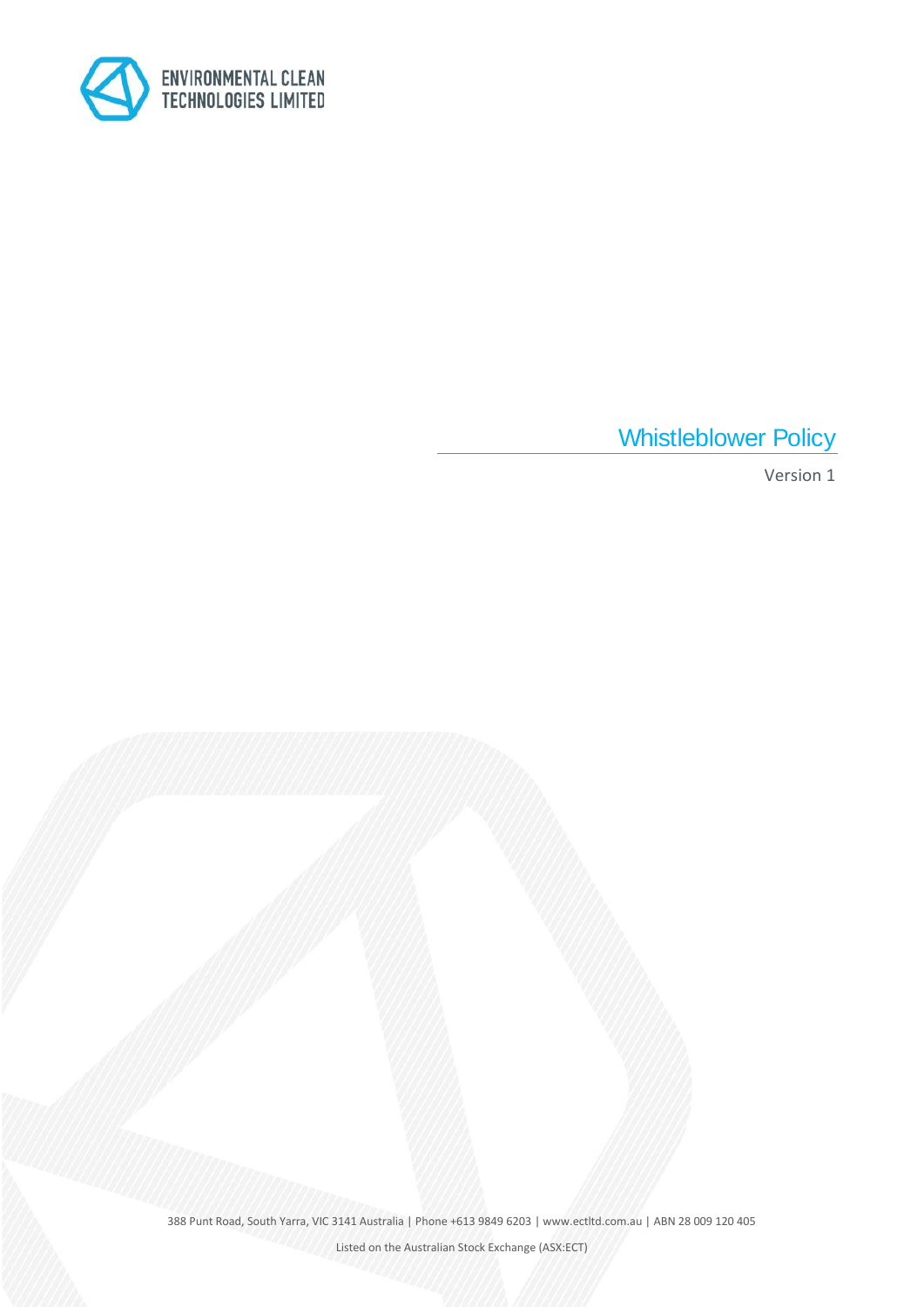# **Table of Contents**

| 1.  |  |
|-----|--|
| 2.  |  |
| 3.  |  |
| 4.  |  |
| 5.  |  |
| 6.  |  |
| 7.  |  |
| 8.  |  |
| 9.  |  |
| 10. |  |
| 11. |  |
| 12. |  |
| 13. |  |
| 14. |  |
| 15. |  |
| 16. |  |
| 17. |  |
| 18. |  |
| 19. |  |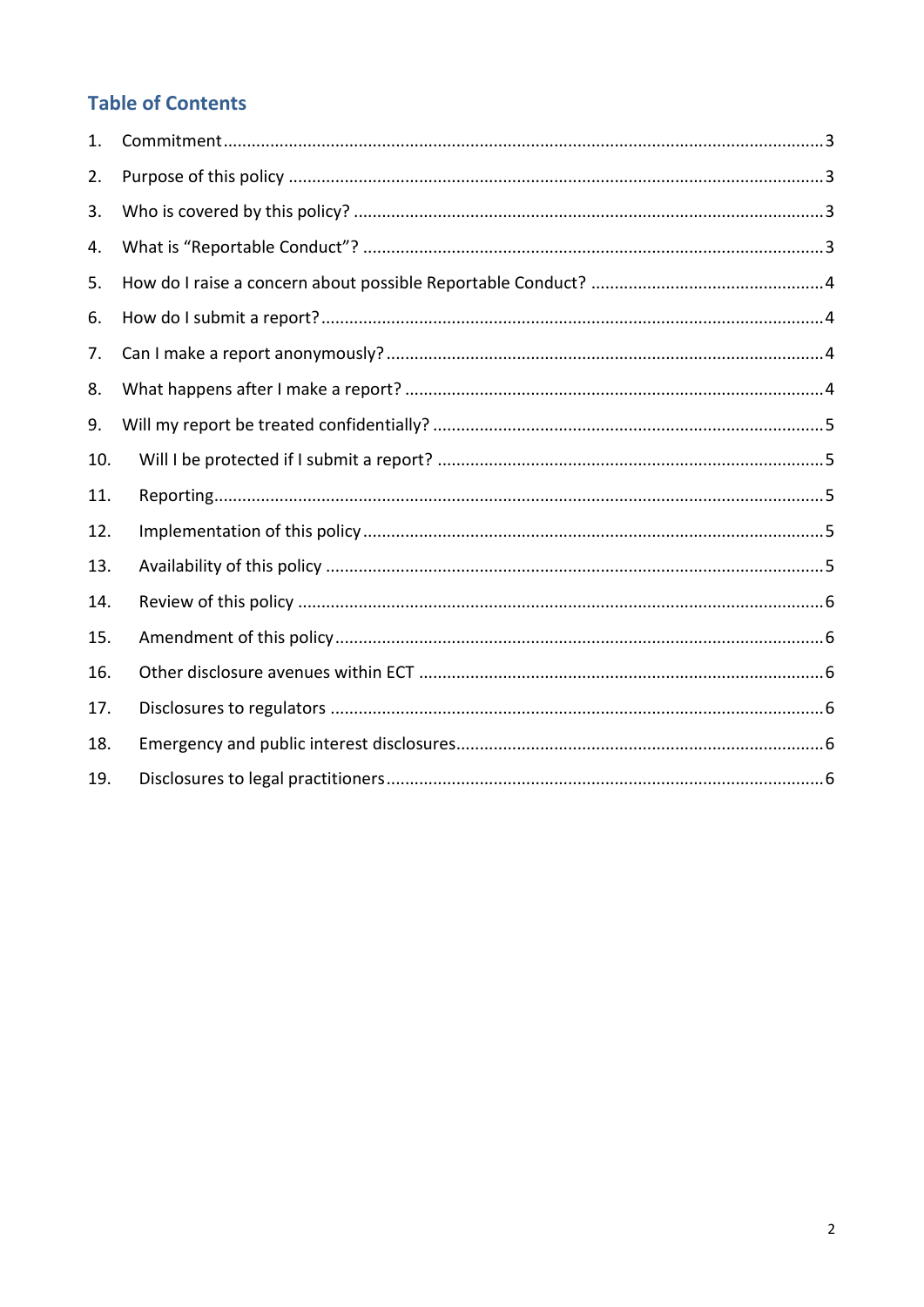# **1. Commitment**

The Environmental Clean Technologies group of companies (ECT) is committed to the highest standards of ethical conduct in all business activities.

# **2. Purpose of this policy**

The purpose of this policy is to support ECT's commitment to the highest standards of ethical conduct and to provide everyone working at ECT with the means to raise concerns, without the fear of retaliation, regarding Reportable Conduct.

# **3. Who is covered by this policy?**

It is applicable to all current and former directors, officers, employees, associates and contractors (or any relative or dependent of these persons), as well as ECT's suppliers and service providers and other persons who may be aware of Reportable Conduct concerning ECT or any of its directors, officers, associates, employees or contractors.

# **4. What is "Reportable Conduct"?**

Reportable Conduct can be actual or suspected and is anything that concerns misconduct or an improper state of affairs or circumstances in relation to ECT, including that which is:

- Dishonest;
- Illegal or fraudulent;
- Corrupt;
- A questionable practice relating to accounting or similar financial controls;
- A conflict of interest;
- An inappropriate offering or receiving of gifts or entertainment;
- Theft or embezzlement;
- A disclosure or misappropriation of confidential information;
- A danger to the environment or workplace health or safety;
- Harassment, discrimination or bullying;
- Violent or threatening;
- Indicative of a violation of local laws (including local taxation laws);
- Unethical or otherwise has the potential to damage ECT's reputation;
- A violation of ECT policy; or
- Attempts to conceal any of the above.

Reportable Conduct also includes any conduct which comprises retaliation against any person who raises concerns of Reportable Conduct under this policy or against anyone who helps address a concern raised.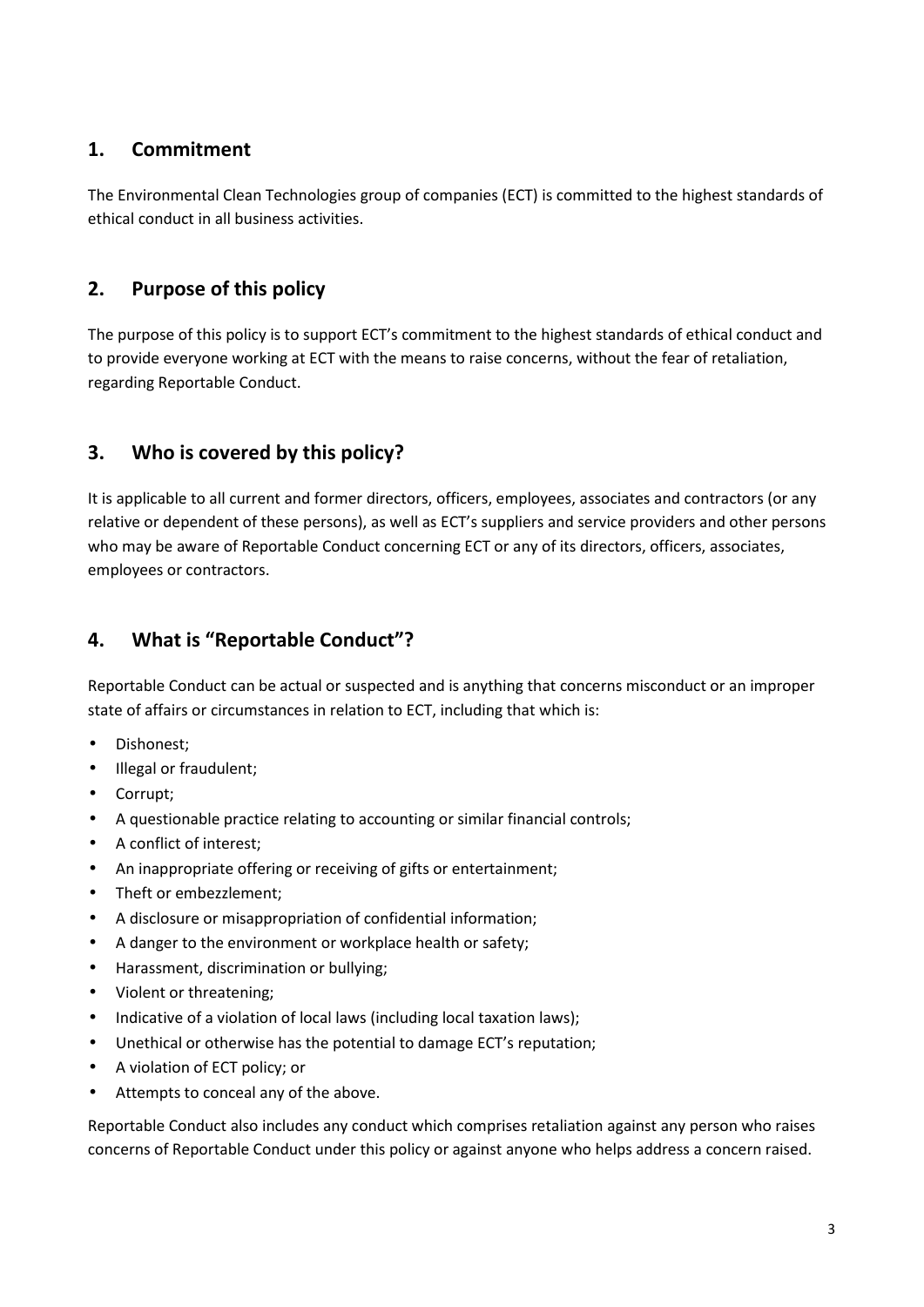## **5. How do I raise a concern about possible Reportable Conduct?**

If you are an employee of ECT and you become aware of any conduct which you consider or believe, on reasonable grounds or otherwise in good faith, may be Reportable Conduct, then you should raise it with ECT's Head of Operations (HOO) (or equivalent). In many cases, this should satisfactorily address your concern.

If you believe that you have been subject to harassment, discrimination or bullying, then you should also first raise the issue with the HOO.

ECT also recognises that there may be issues of such sensitivity that you do not feel comfortable raising them with the HOO or you may feel that a concern you have raised previously has not been adequately addressed. If that is the case, then you can discuss the matter with ECT's Company Secretary or any ECT director.

## **6. How do I submit a report?**

To submit a formal report of Reportable Conduct, you can:

- Report the matter to ECT's HOO in the first instance or,
- Report the matter to the Company Secretary or any ECT director by phone or email.

#### **7. Can I make a report anonymously?**

If you make a report, you may choose to remain anonymous and there is no requirement that you provide your name in order to qualify for protection under this policy.

#### **8. What happens after I make a report?**

If you raise a report under this policy, then it will be assessed to determine if it relates to Reportable Conduct and, if so, will be investigated as appropriate. The investigation process may include:

- Assigning an investigation team -- Experts with the right knowledge and objectivity are assigned to investigate.
- Conducting an investigation --The team determines the facts through interviews and/or review of documents as necessary. Unless there are confidentiality or other reasons not to do so, persons to whom the disclosure relates will be informed of the allegation at an appropriate time and will be given a chance to respond to the allegations made against them.
- Corrective action -- If necessary, the team recommends corrective actions to the appropriate managers for implementation.
- Feedback -- The person raising the concern receives feedback on the outcome, to the extent he or she has made available a means to contact him/her.

If you are an external party and your report is assessed as relating to a concern or complaint about a product or service provided by ECT rather than to Reportable Conduct, then the report should also be directed to ECT's HOO for further investigation and resolution.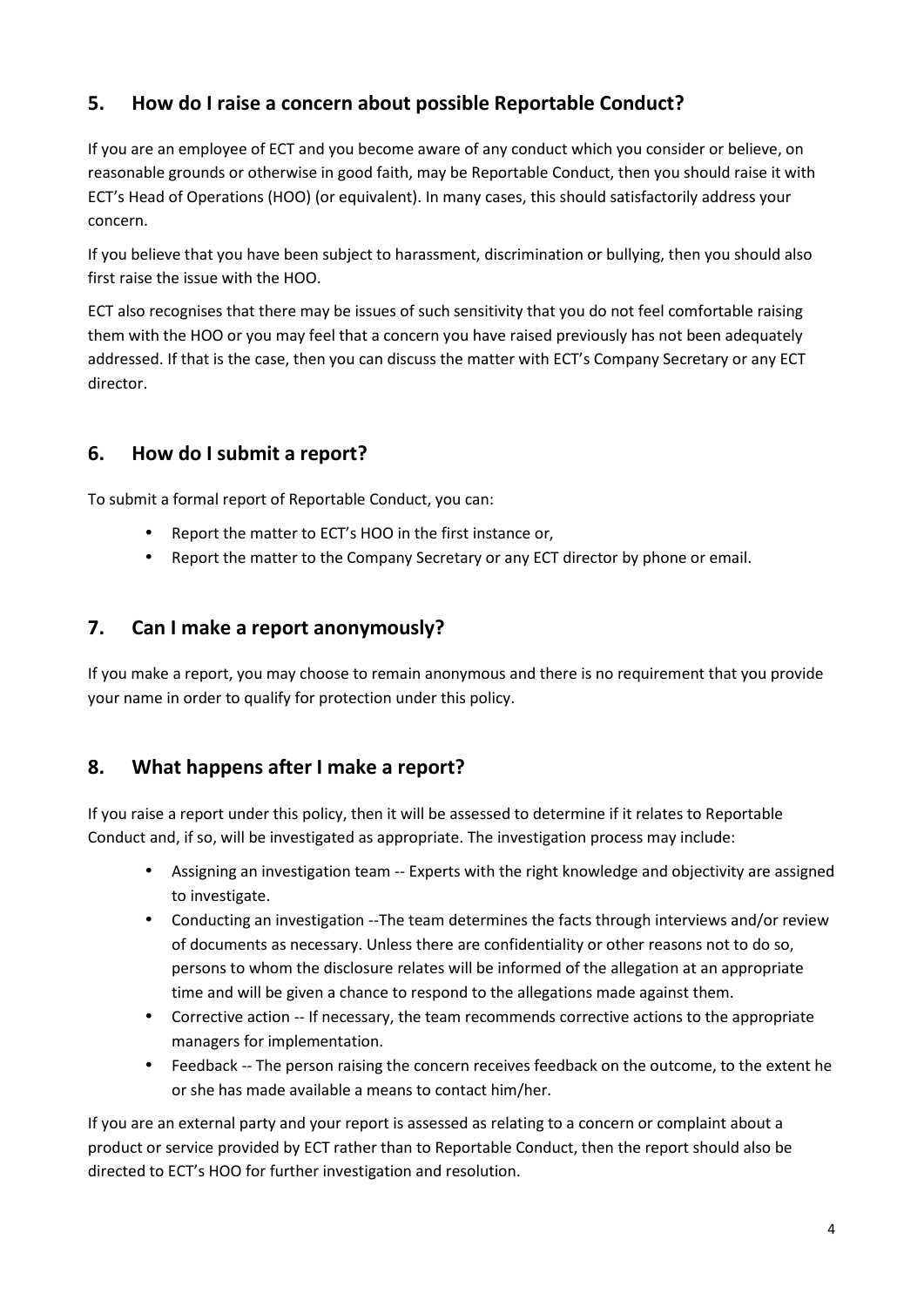## **9. Will my report be treated confidentially?**

If you raise a report under this policy then the information you provide will be shared only on a strict "need-to-know" basis as necessary for investigating the concern raised. In any case, all reasonable steps will be taken to protect your identity where your report is made on reasonable grounds, or otherwise in good faith. We will not disclose your identity without your consent, except as permitted or compelled by legal and regulatory requirements.

All files and records created from an investigation will be retained under strict security.

## **10. Will I be protected if I submit a report?**

ECT will not tolerate any retaliation against any person who raises (or attempts to raise) a report of Reportable Conduct on reasonable grounds, or otherwise in good faith, or a person who helps to address or investigate a concern raised. Retaliation occurs where a person causes or threatens detriment to another person, which may include (but is not limited to):

- disadvantage or discrimination in employment (e.g. demoting, dismissing or suspending a person):
- harassment or intimidation;
- harm or injury (physical or psychological harm);
- any damage to a person, including their property, reputation or financial position; or
- any of the above actions when carried out against any person associated with the whistleblower.

Any such retaliatory action is grounds for disciplinary action up to and including dismissal. In some cases, retaliatory action may attract civil or criminal liability.

## **11. Reporting**

The HOO will report on whistleblower incidents to the Audit and Risk Committee. These reports will be made on a 'no names' basis, maintaining the confidentiality of matters raised under this policy.

In addition, serious and/or material Reportable Conduct will be considered by the HOO for immediate referral to the Chairman of the Audit and Risk Committee.

## **12. Implementation of this policy**

This policy was adopted and implemented by the Board of ECT 2 January 2020.

## **13. Availability of this policy**

This policy is available on ECT's website.